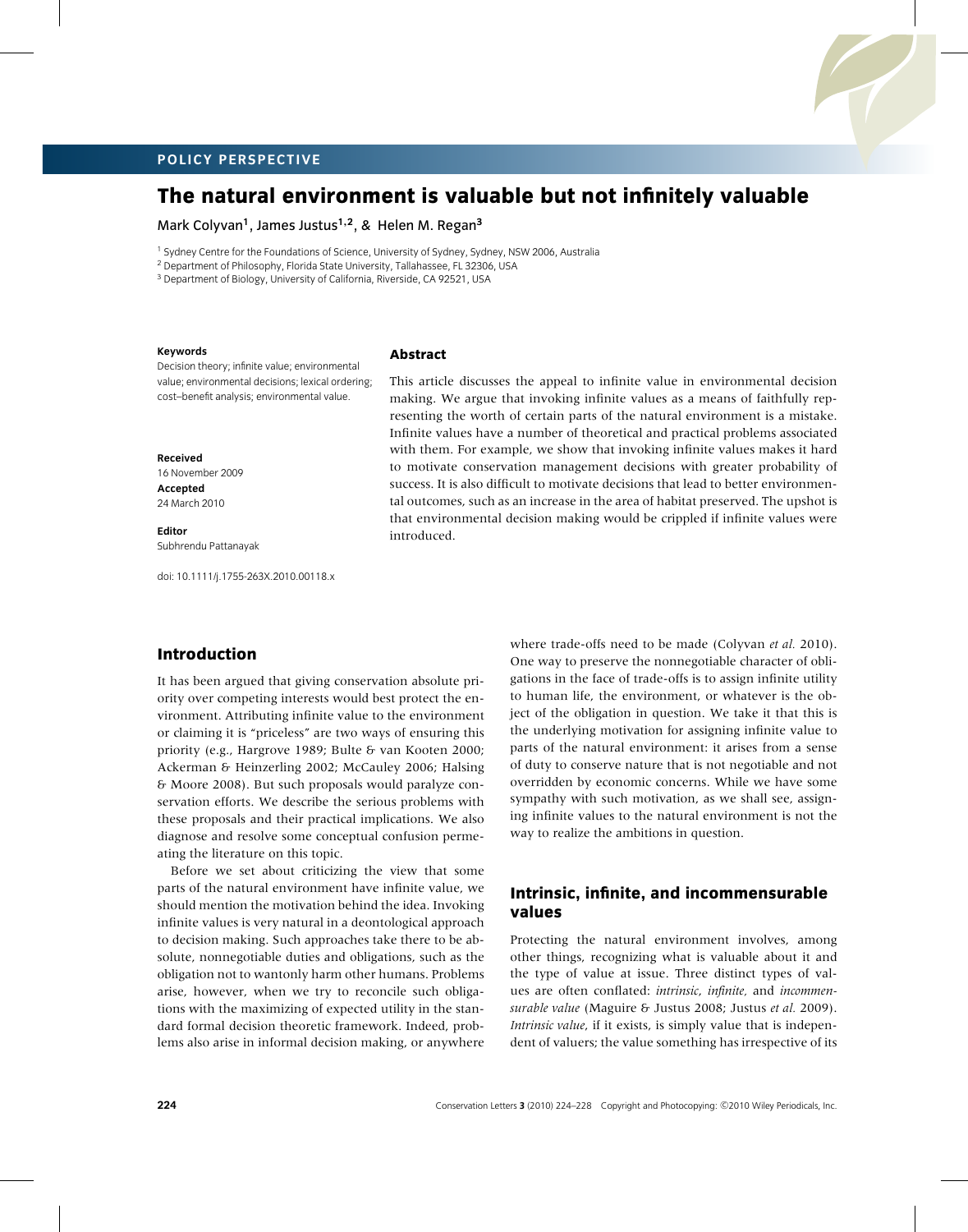utility in pursuing further goals. Some think that the natural environment has such value (e.g., McCauley 2006; Sagoff 2008) others think that the notion of intrinsic value is deeply problematic (Justus *et al.* 2009). In contrast, something's *instrumental* value is its value to particular valuers, typically for specific purposes. Money is a clear example: it is useful in pursuing other valuable things, but has little or no value in itself. Something with *infinite value* is more valuable than anything of finite value, but on standard accounts (Hájek 2003), all infinite values are regarded as equal. Comparing two outcomes, where at least one has infinite value, is therefore straightforward: if one outcome is finitely valued, the infinitely valued outcome is more valuable; if both values are infinite, then they are equally valuable (according to the standard accounts of the relevant mathematics). Finally, the values of two things are *incommensurable* if they are incomparable: one is not more valuable than the other, nor are they equally valuable. For example, quantities in different units are incommensurable when there is no conversion between them (e.g., is 1 kg larger than a 1 meter?). Note that infinite values are comparable, as we have just shown, so they are not incommensurable. Whether there are genuinely incommensurable values is controversial, but some claim that trade-offs between financial reward and human life are impossible because of an underlying incommensurability of value. But the perception of incommensurability in such cases may be a result of cognitive and emotional burdens associated with the trade-offs in question (Luce *et al.* 2000). Although they are commonly confused, incommensurable and infinite values are distinct.

Claiming that aspects of the natural environment (biodiversity, ecosystems, etc.) are infinitely valuable is not the same as claiming they are incommensurable or intrinsically valuable. When properly distinguished, we see that these three kinds of values are not only different, each is motivated by independent considerations. The motivation for attributing infinite value to the natural environment is reasonable: it attempts to correct a perceived undervaluation of the environment in many economic cost–benefit analyses. The proposed cure, however, is much worse than the ill.

Values are indispensable in both formal and informal decision making. Formal decision making relies on structured mathematical decision rules to arrive at a decision whereas informal, or behavioral, decision making does not necessarily rely on repeatable decision rules or quantification. The former is based on maximizing expected values in all decisions. Expected values are values weighted by probabilities, and decisions therefore depend on both probabilities and values. This formal approach is widely used in economics, risk analysis, and elsewhere,

and has had numerous applications in conservation biology (e.g., Maguire 1986; Tufto et al. 1999; Marín et al. 2003; Hauser *et al.* 2006). Our focus is the formal theory of decision making, called *expected value theory* (or equivalently, *expected utility theory*), but much of the analysis also applies to informal methods, where values also play important roles.

### **The case against infinite values**

Attributing infinite value to anything, let alone the environment, would incapacitate decision making. We consider three such problems: (1) lack of discrimination, (2) swamping of probabilities, and (3) epistemological implausibility. First, infinite value is insufficiently discriminative of salient outcomes. For example, if some habitat is assigned infinite value (e.g., mangrove forests), attributing meaningful values to larger or smaller regions of that habitat is problematic because, according to standard accounts of infinite value, all infinitely valued items are equal. Once something is assigned infinite value, no better outcome is possible, but in real-world applications this is clearly mistaken. A region of a specific habitat may be highly valuable but, all else being equal, saving more of the habitat is surely more valuable, as numerous studies of relationships between reserve area, biodiversity representation, fragmentation effects, and population viability have confirmed (see Saunders *et al.* 1991; Whittaker & Fernandez-Palacios 2007, Ch. 10; Justus ´ *et al.* 2008). Assigning infinite value precludes such finer discriminations. Nonstandard accounts of decision theory allow some of these discriminations to be made (e.g., Colyvan 2008; Easwaran 2008), but require further development before such problems can be avoided entirely.

Second, infinite value swamps probabilities (Hájek 2003). If an outcome (e.g., protection of threatened habitat) is assigned infinite value, the expected value of actions that have the slightest chance of producing that outcome is infinite (recall that expected value is the sum of the probabilities of outcomes weighted by their value). This occurs because the result of weighting an infinite value by a nonzero probability is infinite as well. For example, if persistence of an endangered species is considered infinitely valuable, actions with *any* nonzero chance of ensuring its survival will have infinite expected value. In particular, actions with high and actions with low probabilities of species survival would have identical expected value. This would imply indifference about actively protecting endangered species and passively doing nothing, and this is patently the wrong result. Nevertheless, this result is a direct consequence of assigning infinite value to highly desired outcomes. Since greater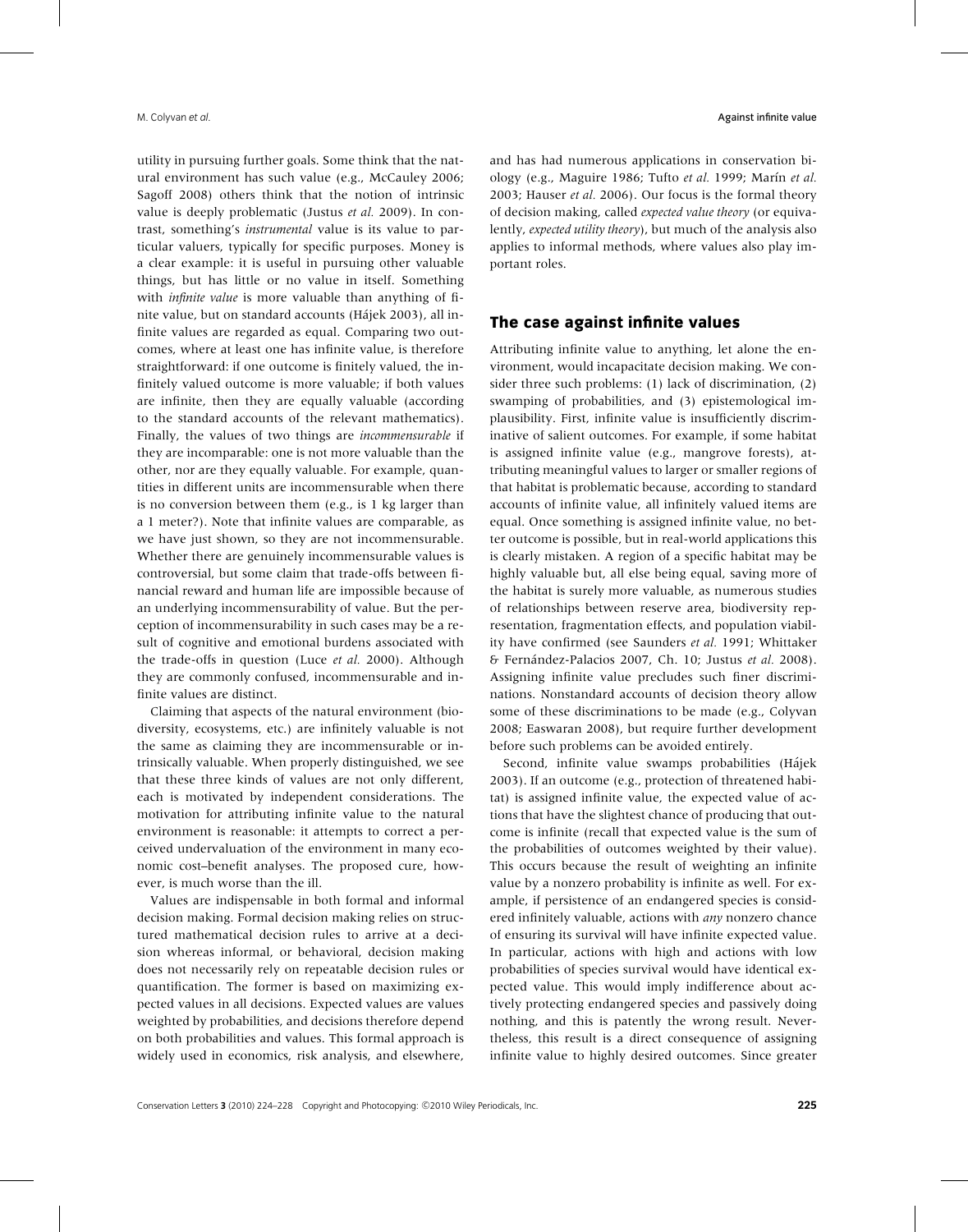chance of success is one obvious reason for preferring some conservation efforts over others, infinite values should not be assigned to the goals of such efforts.

The third problem concerns how knowledge of infinite values is attainable. Infinite value must be intrinsic or instrumental (i.e., not intrinsic). If it were intrinsic, it would be unclear how such values could be known. The *intrinsic* value of something is independent of its utility to valuers, such as humans. As such, it is nonrelational—it does not depend on other things—and thus would seem to be unknowable by us. Indeed, as an ethical basis for conservation, accounts of intrinsic value of any kind are seriously flawed (Justus *et al.* 2009). If, on the other hand, the supposedly infinite value is considered *instrumental* for instance, if a species or ecosystem were infinitely valuable to humans (e.g., as claimed in Bulte  $\delta$  van Kooten 2000; Halsing & Moore 2008)—all evidence is to the contrary. People do not act as though they attribute infinite value to anything. If they did, they would sacrifice any finite amount of money, goods, or well-being for even a miniscule chance at achieving what they putatively infinitely value and moreover, would not care about the probabilities in question—they would be just as happy with a small chance as with a large chance at an outcome that is allegedly infinite in value. As trade-offs between safety and convenience, efficiency, and profit in numerous contexts demonstrate, even human life is not taken to have infinite value. People do care about the probabilities and this only makes sense if the values in question are finite. In the environmental case, people (rightly) hold that actions increasing the chances of endangered species survival are worthwhile, and they do not hold that different-sized patches of identically suitable critical habitat are equally valuable, all else being equal. Moreover, people are generally unwilling to forgo large finite payoffs (such as lifetime earnings) in exchange for survival of endangered species.

Three conclusions follow: (1) the claim that aspects of the environment have infinite value is empirically implausible; (2) assigning infinite value to the environment would produce highly counterintuitive advice about conservation decisions; and, (3) this advice would cripple conservation management because it precludes making reasonable value prioritizations in decision making. We would be unable to differentially value, and thereby motivate, conservation actions that have greater chances of success.

## **Lexical ordering**

Another proposal, which some might think avoids problems with infinite value, invokes a lexical ordering of out-

comes. The idea, that some entities are "priceless" compared to others, is that some classes of entities trump others, although other value measures may help rank entities within a particular class. This approach is called "lexical" because it resembles an alphabetical ordering of words. Words beginning with "A" precede words beginning with "B," but words beginning with "A" can then be ordered according to another rule (e.g., their second letter). Applied to conservation issues, the view is that there is a strict ordering of values in which environmental concerns are primary and others, economic considerations, for example, are secondary (Hargrove 1989; Ackerman & Heinzerling 2002; McCauley 2006). Higherprioritized values trump lower ones, so the latter can only function as tiebreakers when higher-ordered considerations are inconclusive. Unlike explicit appeals to infinite value, this view can represent ecosystems being better (or worse) on environmental values such as providing services, esthetic beauty, "wilderness" etc. It can also represent the superiority of saving an ecosystem *and* creating jobs over saving the ecosystem alone. But these advantages over more naïve approaches to infinite value mask similar shortcomings; lexical orderings implicitly invoke infinite value—albeit in a nuanced way. (There are other motivations for lexical ordering, such as economy of cognitive effort, where the lexical orderings are a kind of decision making heuristic aimed at avoiding difficult trade-offs and come with an associated loss of accuracy (Kahneman *et al.* 1982; Payne *et al.* 1993; Gigerenza & Selton 2001). Our focus here is primarily on the motivation from obligations. But the problems outlined below are also problems for the heuristic-based lexical approach. We would suggest that in environmental decision making, at least, the savings in effort offered by a lexical approach does not warrant the resulting loss of accuracy.)

Lexical orderings make the value of higher-ordered entities relatively infinite compared with lower-ordered ones. That is, higher-ordered entities are infinitely valuable when measured in units of lower-ordered entities, but only finitely valuable when measured in units of even higher-ordered entities. Thus, the lexical approach merely expresses, in a different way, the idea that the environment is infinitely valuable. It gives the environment priority by effectively assigning it infinite monetary value, for instance. Unlike the account of infinite value explained above, however, the lexical account can recognize different orders of environmental value by assigning them to different lexical levels. For example, saving one endangered species might be better than any financial reward (because saving it is lexically higher than financial reward), saving two species is lexically better than saving one, saving two species while incurring financial costs is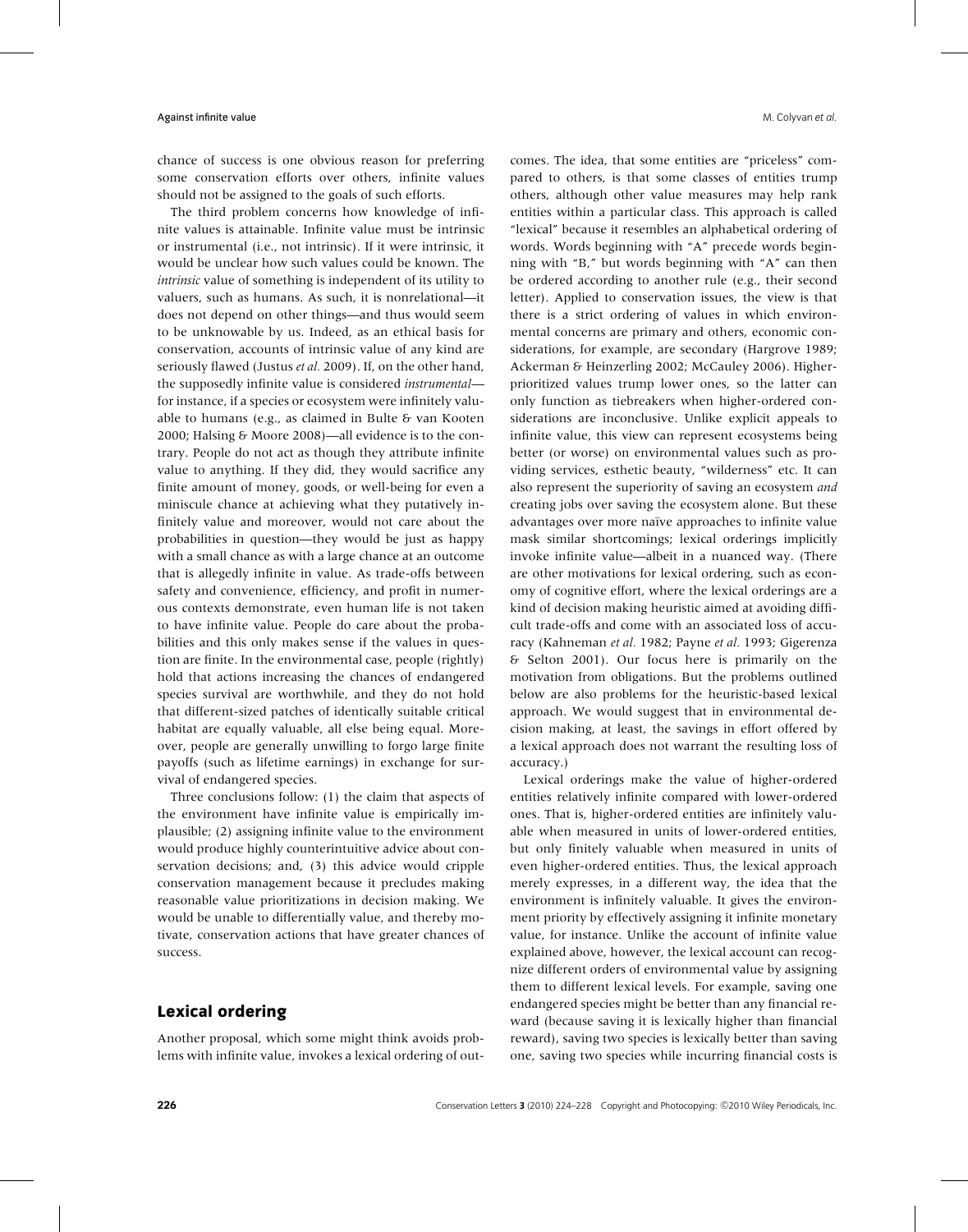better than saving one at zero cost, and saving one at zero cost is better than saving one while incurring financial costs.

But the lexical approach only escapes some of the problems discussed above. In particular, it still effectively assigns infinite monetary value to small environmental improvements and this opens the door on the most serious of the problems just discussed. In particular, the lexical approach fails when actions and outcomes are uncertain, that is, when probabilities of actions producing particular outcomes must be considered and expected values must be the focus. On the lexical approach, minute but nonzero chances of outcomes of higher lexical order are better than achieving lower-ordered outcomes with high probability, even certainty, because higher-ordered outcomes are effectively infinitely valuable when compared with lower-ordered outcomes. For instance, a lexical ordering might hold that actions with a minute chance of preserving two endangered species are always better than actions that guarantee saving one species. Such results are counterintuitive and counterproductive. They demonstrate a fundamental flaw in the lexical approach. Sensible nontrivial trade-offs between outcomes at different lexical levels must be possible, but this is precluded by both the explicitly infinitary and lexical approaches to environmental value. Indeed, for practical as well as theoretical purposes, it seems reasonable to insist on a maxim such as "trade-offs between all outcomes must be possible." (Such a maxim is formally written into standard decision theory as the Archimedean or Continuity Condition (Jeffrey 1983; Resnik 1987).)

# **Implications for policy: conservation based on finite values**

Taking nature to have infinite value, explicitly or lexically, is clearly problematic. It makes the discriminations required for effective and efficient conservation impossible. Advocates of infinite value are right about one thing: we should not sell nature short. The value attributed to nature must not be based on indefensibly narrow economic or market measures. With sensible and realistic valuations, environmental decision making can be approached via familiar cost–benefit analyses (Bennett & Blamey 2001; Possingham 2001; Wilson *et al.* 2006; Colyvan and Steele, in press).

The problem with traditional cost–benefit approaches to environmental decisions is not that such approaches "sell out on nature" (McCauley 2006), but rather that they do not faithfully represent the value of nature. Nature is often undervalued. While formal cost–benefit analyses have gained traction in environmental decision making, adoption of comprehensive approaches to environmental valuation that include more than economic, market, or narrowly defined biodiversity measures has not kept pace. Attempting to correct for this, however, by inflating nature's value to infinity is a mistake that would cripple conservation efforts. The key to valuing nature lies in greater interaction across disciplines that have traditionally been viewed as irrelevant to the practice of conservation biology. Disciplines such as history, political science, economics, philosophy, geography, psychology, and anthropology all have something to contribute. While interdisciplinary endeavors present many challenges, such synthesis is necessary for comprehensive evaluations of nature that go beyond narrow economic measures. And only after such comprehensive evaluations are in place, can we implement sound conservation policy.

# **Acknowledgments**

This work was conducted as part of the Decision Making for Complex Environmental Problems Working Group supported by the National Center for Ecological Analysis and Synthesis (NCEAS), a center funded by NSF (Grant # DEB-0553768), the University of California, Santa Barbara, and the State of California. We also acknowledge the support of the Australian Centre of Excellence for Risk Analysis and the CERF Research Hub for Applied Environmental Decision Analysis. We are also indebted to Lynn Maguire and Tara Martin for helpful conversations about environmental values.

#### **References**

- Ackerman, F., Heinzerling L. (2002) Pricing the priceless: cost–benefit analysis of environmental protection. *Univ Penn Law Rev* **150**, 1553–1584.
- Bennet J., Blamey R., editors. (2001) *The choice modelling approach to environmental valuation*. Edward Elgar Publishing, Chelenham, UK.
- Bulte, E., van Kooten G.C. (2000) Economic science, endangered species, and biodiversity loss. *Conserv Biol* **14**, 113–119.
- Colyvan, M. (2008) Relative expectation theory. *J Philos* **105**, 37–44.
- Colyvan, M., Cox D., Steele K. (2010). Modelling the moral dimension of decisions. *Noûs* 44, forthcoming.
- Colyvan, M., Steele K. Environmental ethics and decision theory: fellow travellers or bitter enemies? In B. Brown, K. de Laplante, K. Peacock, editors. *Handbook of the philosophy of science volume 11: philosophy of ecology*. Elsevier, North Holland, In press.